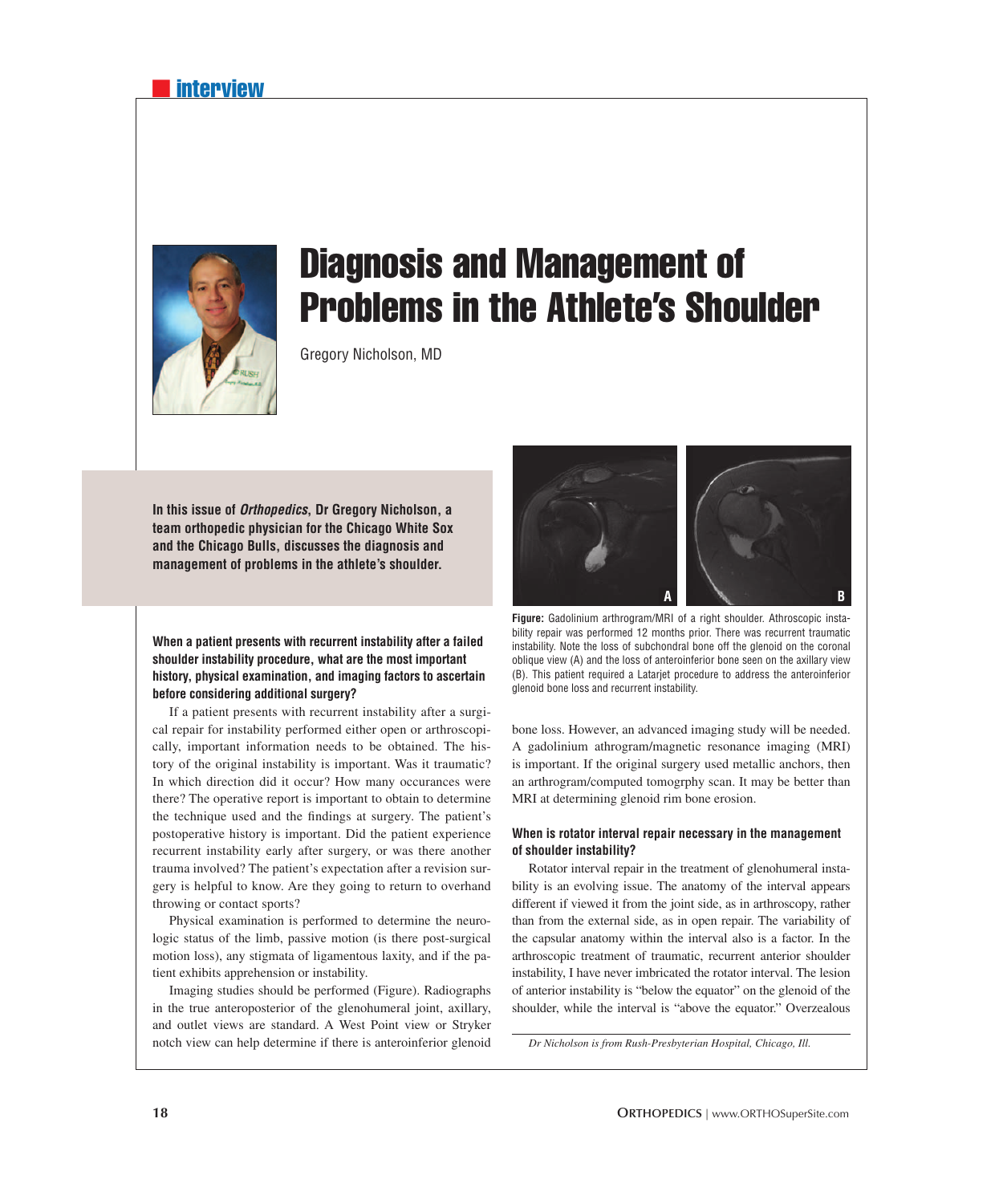repair or closure in the interval region can lead to external rotation loss. This can compromise the functional result of the surgical procedure. Interval closure should not be included in most instability repairs.

Interval closure may be more appropriate to consider in patients with true multidirectional instability. In these cases, the capsule is capacious and globally lax. Typically the posterior, inferior, anterior, and interval regions are involved. To symmetrically reduce pathologic capsular volume, the interval may need to be repaired or closed. This would involve closing the superior glenohumeral ligament to the middle glenohumeral ligament. The suture closure should be performed in the lateral aspect of the interval with the arm in at least neutral to  $20^{\circ}$  of external rotation to prevent iatrogenic motion restriction.

#### **What is your treatment of choice for the chronic, symptomatic acromioclavicular joint separation?**

For a chronic symptomatic acromioclavicular separation, my procedure of choice is an augmented coracoacromial ligament transfer. Also known as the Weaver-Dunn, the addition of subcoracoid augmentation sutures creates a versatile and strong construct. The distal clavicle will be resected. The coracoacromial ligament is transferred from the undersurface of the acromion into the meduallary canal of the distal clavicle. Prior to the coracoacromial ligament transfer, two #5 braided nylon sutures are passed around the coracoid. A drill hole in the clavicle approximately 2 cm from the distal end is made through the superior and inferior cortices. The medial strands of the two #5 sutures are passed up through the clavicle. The clavicle is held reduced and the #5 sutures tied. The coracoacromial ligament has a #2 unbreakable polyethylene suture placed up each edge in a Krakow configuration. These two suture ends are passed up through drill holes in the superior cortex. This pulls the coracoacromial ligament into the intramedullary canal of the clavicle. The trapeziodeltoid fascia and acromioclavicular capsular remnant are closed. A sling is worn for 6 weeks, and then a global motion and strengthening program is begun.

#### **How do you manage the athlete with a symptomatic rotator cuff tear and what are the expected outcomes (versus a traditionally older population)?**

Athletes with symptomatic rotator cuff tears are a more difficult evaluation. Most are in good physical condition, and can be strong on examination even with a rotator cuff tear. The shoulder symptoms may present more subtly than in an older, degenerative, or traumatic population.

Arthroscopic repair of a deep partial- or full-thickness tear is an excellent technique to address this type of pathology. It also allows the surgeon to assess concomitant pathology such as labral tears, SLAP lesions, occult instability, and subacromial space issues.

Athletes have a higher demand to return to with their shoulders after rotator cuff repair. Postoperative therapy for the first 6 weeks is no different than for any rotator cuff repair. After adequate time for tendon healing, sport-specific exercises can begin at approximately 6-8 weeks postoperatively. The biggest issue is to have realistic time frames for rehabilitation and return to sport. This will be approximately 6-9 months for contact sport athletes. For upper extremity throwing athletes, it may take 9 months to begin throwing and 12-16 months to regain velocity and accuracy.

#### When do you graft for a deficient rotator cuff and what do you **use for autograft or allograft?**

Augmenting a deficient rotator cuff tendon is a difficult decision. It is not just the tendon that is affected, but also the muscle belly. Magnetic resonance imaging can assess the degree of fatty infiltration and atrophy of the rotator cuff muscle belly involved. If they are severely involved, repairing the tendon may not lead to significant functional gains, but still can provide pain relief.

Grafting of a cuff defect with inert material has not been successful. Biologic augmentation patches may offer biomechanical support and biologic tendon healing enhancement. These types of

## The ability to assess and address concomitant pathology is superior with arthroscopy in the athletic population.

patches are best considered when there is a reparable tear with some vulnerable areas that would benefit form augmentation. They should not be used as a "gap" filler or a bridge from tendon to bone.

#### **What is the best surgical repair for a recurrent shoulder dislocation in an athlete?**

The best operative repair for recurrent shoulder instability in an athlete is the one that can address the pathology, not lose motion as a goal of the surgery, and have low complication and recurrence rates. Both open instability repairs and, more recently, arthroscopic repairs have satisfied these criteria. Data exists to suggest that in collision athletes open repair may have a lower recurrence rate, but other studies show that arthroscopic repair is equal. The subscapularis tendon is not taken down in arthroscopic repairs. The ability to assess and address concomitant pathology such as SLAP lesions, partial cuff tears, and articular cartilage injury is superior with arthroscopy in the athletic population. That being said, the surgeon should perform the operation that he or she feels most comfortable with and is best at, and that addresses the pathology of recurrent shoulder instability.  $\overline{O}$